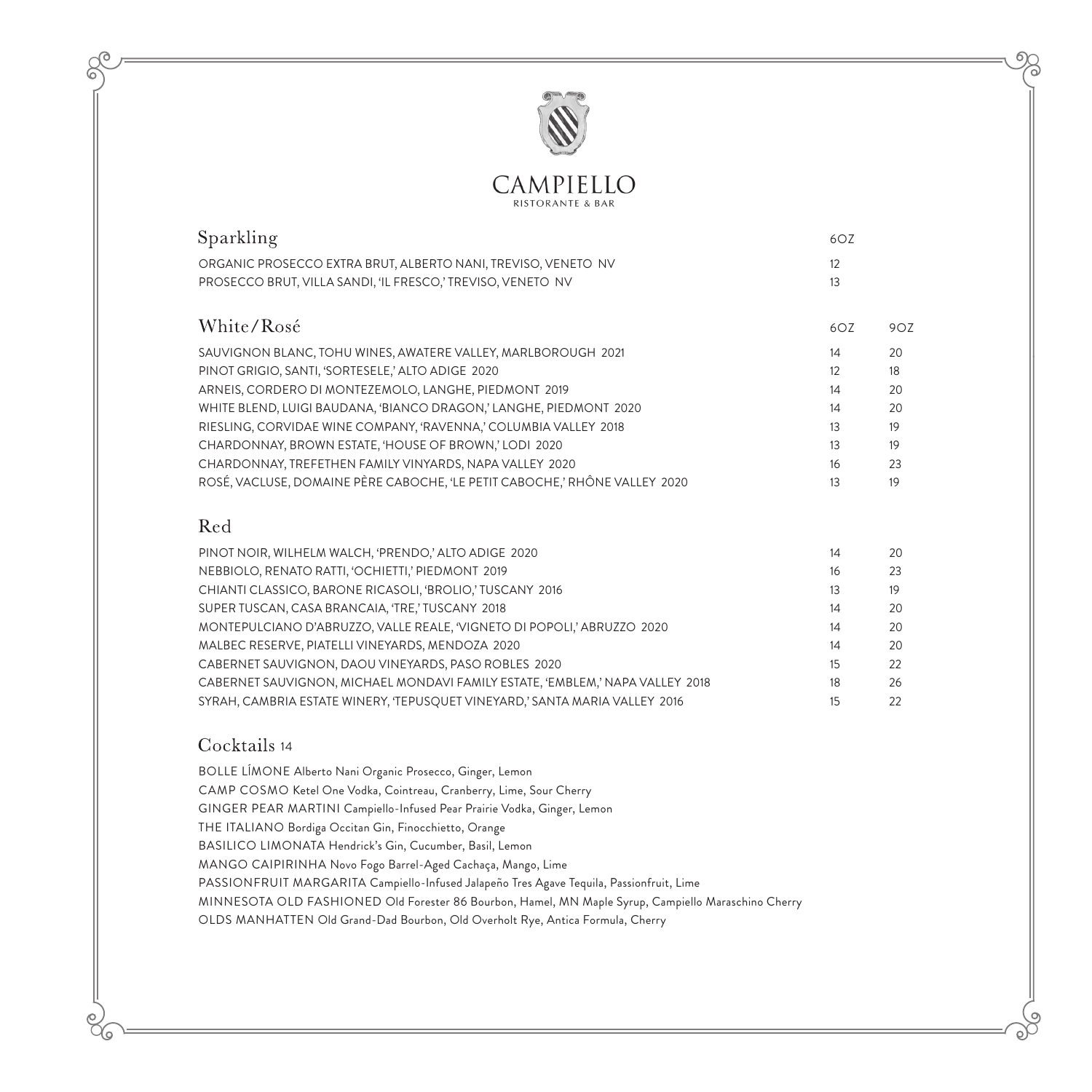# Sparkling

 $\sigma$ 

ନ

86

| <b>ITAIY</b> |                                                                         |    |
|--------------|-------------------------------------------------------------------------|----|
| 6015         | FERRARI BRUT, METODO CLASSICO, TRENTINO NV 375ML                        | 40 |
| 6030         | MOSCATO, GEMMA DI LUNA NV 187ML                                         | 14 |
| 6505         | MOSCATO, TRE DONNE, 'LA PERLINA,' VENETO NV                             | 40 |
| 6501         | PROSECCO BRUT, ALBERTO NANI, TREVISO NV                                 | 46 |
|              | 6545 PROSECCO, VILLA SANDI, 'IL FRESCO,' TREVISO NV                     | 50 |
| 6520         | PROSECCO BRUT ROSÉ, COVALLI, VENETO 2020                                | 38 |
|              | 6005 PROSECCO, BIAGIO, VENETO NV 187 ML                                 | 16 |
| 6525         | PROSECCO SUPERIORE, CANELLA, CONTEGLIANO, VALDOBBIADENE, VENETO NV      | 65 |
| 6515         | PROSECCO SUPERIORE, NINO FRANCO, 'RUSTICO,' CONTEGLIANO, VALDOBBIADENE, |    |
|              | <b>VENETO NV</b>                                                        | 75 |
| 6035         | PROSECCO SUPERIORE, SANTA MARGARITA, VALDOBBIADENE, VENETO 375ML        | 22 |
| 6001         | STELLA ROSA, ROSSO IL CONTE, PIEDMONT NV 187ML                          | 14 |
| 6517         | SOAVE SPUMANTE BRUT, MONTE TONDO, VENETO NV                             | 70 |
|              |                                                                         |    |

 $\Omega$ 

 $\circ$  $\Im$ 

#### FRANCE

| 6540 CHAMPAGNE, PIOT-SÉVILLANO, 'CUVÉE PROVOCANTE,' VALLÉE DE LA MARNE NV   | 120   |
|-----------------------------------------------------------------------------|-------|
| 6541 CHAMPAGNE, PIOT-SÉVILLANO, 'ESSENCE DE TERROIR,' VALLÉE DE LA MARNE NV | 100   |
| 6535 CHAMPAGNE, VEUVE CLICOUOT, REIMS NV                                    | - 135 |

#### NEW WORLD

| 6510     DUCKHORN WINE COMPANY, DECOY, 'BRUT CUVÉE,' CALIFORNIA  NV             |  |
|---------------------------------------------------------------------------------|--|
| 6530   J CUVÉE 20, J VINEYARDS & WINERY, RUSSIAN RIVER VALLEY, SONOMA COUNTY, . |  |
| CALIFORNIA NV                                                                   |  |

## Rosé

| <b>ITAIY</b> |                                                                      |    |
|--------------|----------------------------------------------------------------------|----|
|              | 7203 IL POGGIONE, 'BRANCATO,' TUSCANY 2018                           | 50 |
|              | 7247    TENUTA GUADO AL TASSO, 'SCALABRONE,' BOLGHERI, TUSCANY  2017 | 65 |

### FRANCE

| 6010 CHÂTEAU D'ESCLANS, 'WHISPERING ANGEL,' CÔTES DE PROVENCE 2020 375ML  | 30 |
|---------------------------------------------------------------------------|----|
| 7050 VACLUSE, DOMAINE PÈRE CABOCHE, 'LE PETIT CABOCHE,' RHÔNE VALLEY 2020 | 50 |

#### NEW WORLD

|  |  |  | 7255 FULLERTON WINES, 'THREE OTTERS,' WILLAMETTE VALLEY, OREGON 2018 |  |  |
|--|--|--|----------------------------------------------------------------------|--|--|
|--|--|--|----------------------------------------------------------------------|--|--|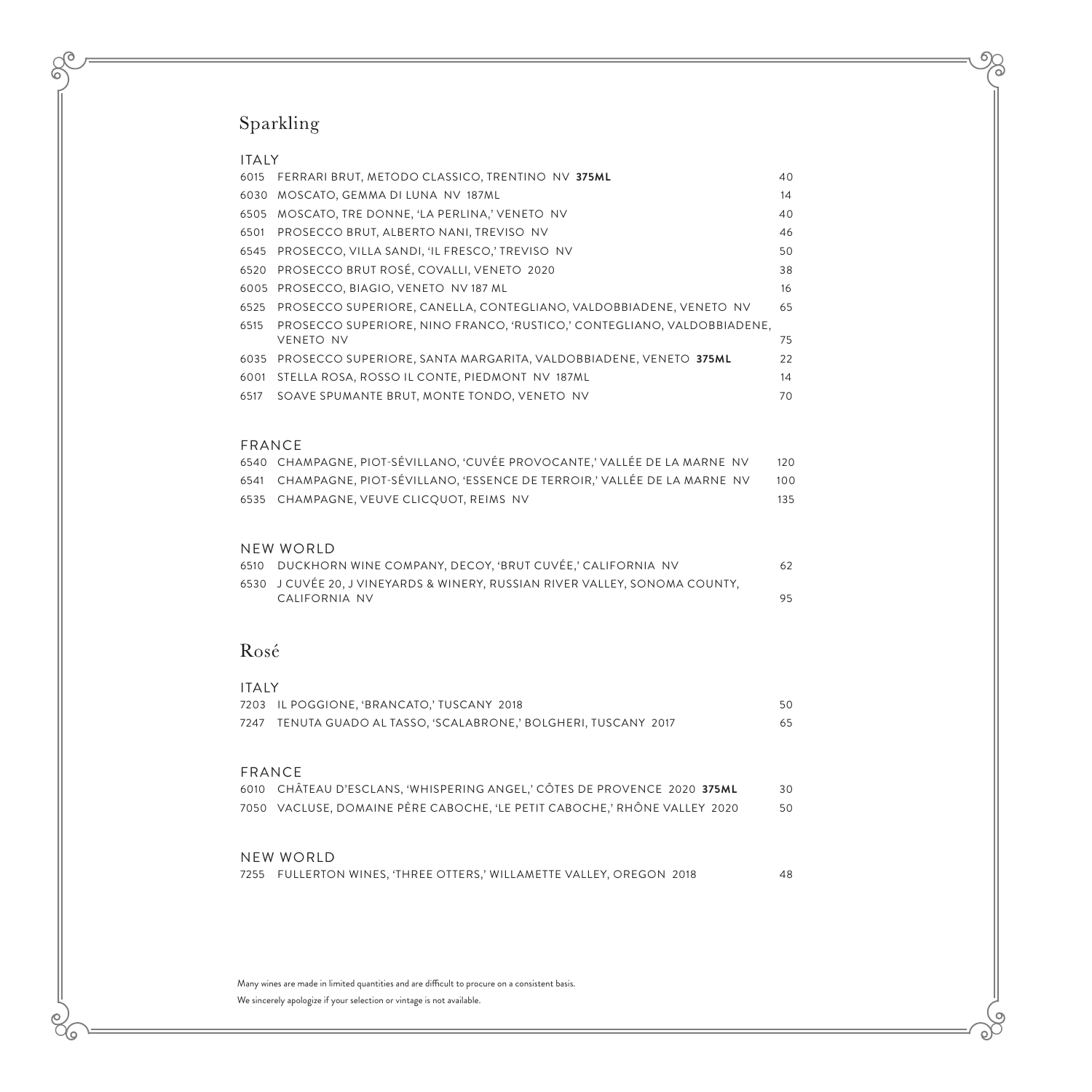# Old World Whites

#### NORTH ITALY

ര 

(o

|      | 7055 ARNEIS, CORDERO DI MONTEZEMOLO, LANGHE, PIEDMONT 2019                 | 54 |
|------|----------------------------------------------------------------------------|----|
|      | 7070 ARNEIS, VIETTI, ROERO, PIEDMONT 2016/17                               | 67 |
| 7010 | CORTESE, VINCHIO-VAGLIO SERRA, 'KROARA,' PIEDMONT 2017                     | 38 |
|      | 7205 GAVI, VIGNE REGALI (BANFI PIEDMONT), 'PRINCIPESSA,' PIEDMONT 2019     | 42 |
|      | 7250 GEWURTZTRAMINER, ELENA WALCH, 'VIGNA KASTELAZ,' ALTO ADIGE 2013       | 80 |
| 7015 | PINOT GRIGIO, SANTI, 'SORTESELE,' ALTO ADIGE 2019                          | 48 |
|      | 6040 PINOT GRIGIO, TERRA ALPINA BY ALOIS LAGEDER, DOLOMITI 2020 375ML      | 30 |
|      | 7005 PINOT GRIGIO RAMATO, LE VIGNE DI ZAMÒ, COLLI ORENTALI DEL FRIULI 2018 | 55 |
|      | 7045 SAUVIGNON BLANC, DORO PRINCIC, FRUILI-VENEZIA-GIULIA 2017             | 62 |
| 7207 | SOAVE, TENUTA DI CORTE GIACOBBE, VENETO 2017                               | 47 |
| 7230 | TREBBIANO DI LUGANA, OTTELLA, VENETO 2019                                  | 49 |
| 7035 | WHITE BLEND, LUIGI BAUDANA, 'BIANCO DRAGON,' LANGHE, PIEDMONT, 2021        | 54 |

 $\Omega$ 

O

o}

#### CENTRAL ITALY

| 7030 ORVIETO, ARGILLAE, UMBRIA 2020                              | 42  |
|------------------------------------------------------------------|-----|
| 7001 PINOT GRIGIO, CASTELLANI, TUSCANY 2021                      | 40  |
| 7020 VERMENTINO, BIBI GRAETZ, 'CASAMATTA,' MAREMMA, TUSCANY 2020 | 42  |
| 7220 VERNACCIA DI SAN GIMIGNANO, LA LASTRA, TUSCANY 2016         | 50  |
| 7225 WHITE BLEND, CARPINETO, 'DOGAJOLO BIANCO,' TUSCANY 2015     | 50. |

#### SOUTHERN ITALY AND THE ISLANDS

|      | 7032 CATARRATTO BIANCO LUCIDO, SIBILIANA VINI, 'EUGHENÈS,' SICILY 2018 | 42 |
|------|------------------------------------------------------------------------|----|
| 7215 | FALANGHINA, TERREDORA DI PAOLO, CAMPANIA 2019                          | 45 |
|      | 7245 FIANO, ZENSA, 'ORGANICO,' SALENTO, PUGLIA 2016                    | 48 |
|      | 7040 GRECO DI TUFO, MASTROBERADINO, 'NOVASERRA,' CAMPAGNIA 2018        | 46 |
|      | 7405 GRILLO/VIOGNIER, FEUDO DI ANTA TRESA, 'RINA IANKA,' SICILY 2016   | 40 |
|      | 7235 INSOLIA, FEUDO PRINCIPI DI BUTERA REIESI, SICILY 2016/17          | 49 |
|      | 7465 NERO D'AVOLA BIANCO, 'BIANCO DI MORGANTE,' SICILY 2019            | 50 |
|      | 7075 VERMENTINO DI SARDEGNA, ARGIOLAS, 'COSTAMOLINO,' SARDINIA 2020    | 40 |
|      | 7043 WHITE BLEND, DONNAFUGATA, 'ANTHILLA,' SICILY 2020                 | 48 |
|      |                                                                        |    |

#### FRANCE

SANCERRE, DOMAINE PHILIPPE GIRARD, VERDIGNY, LOIRE VALLEY 2020 62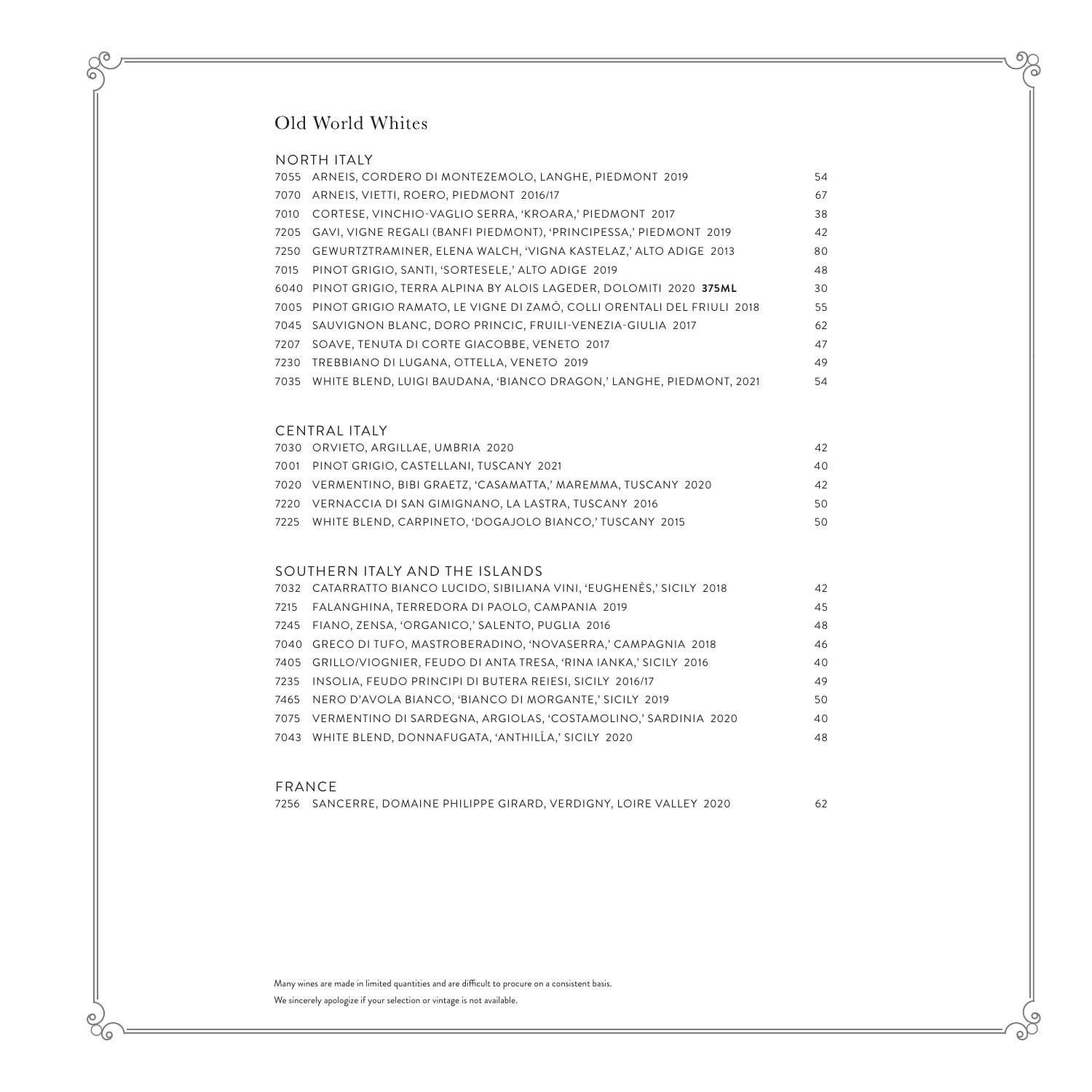## New World Whites

#### CALIFORNIA AND OREGON

#### CHARDONNAY

 $\mathcal{O}$ 

 $\alpha$ 

6

| 7410 | AU BON CLIMATE, SANTA BARBARA COUNTY 2019                    | 65  |
|------|--------------------------------------------------------------|-----|
| 7401 | BROWN ESTATE, 'HOUSE OF BROWN,' LODI 2020                    | 54  |
|      | 7460 CAKEBREAD CELLARS, NAPA VALLEY 2019                     | 105 |
|      | 7440 DREYER SONOMA, SONOMA COUNTY 2018                       | 54  |
|      | 7455 MER SOLIEL, CENTRAL COAST 2014/16                       | 99  |
|      | 7415 MINISTRY OF THE VINTERIOR, NORTH COAST 2016             | 55  |
|      | 6045 PRISONER. CARNEROS 2019 375ML                           | 40  |
|      | 7450    STAG'S LEAP WINE CELLARS, 'KARIA,' NAPA VALLEY  2016 | 85  |
|      | 7430 TALLEY ESTATE, ARROYO GRANDE VALLEY 2018                | 65  |
|      | 7425    TREFETHEN FAMILY VINEYARDS, NAPA VALLEY  2018        | 62  |

 $\Omega$ 

O)

o)-

#### SAUVIGNON BLANC

| 6050   DUCKHORN WINE COMPANY. NAPA VALLEY  2019 <b>375ML</b> | 38  |
|--------------------------------------------------------------|-----|
| 7065    DUCKHORN WINE COMPANY, NAPA VALLEY  2020             | 75. |
| 7060   WHITEHALL LANE, RUTHERFORD, NAPA VALLEY  2016         | 50  |

#### NEW ZEALAND

| 7025   TOHU WINES, AWATERE VALLEY, MARLBOROUGH  2021 |  |
|------------------------------------------------------|--|
|------------------------------------------------------|--|

#### OTHER WHITES

| 7435 MARSANNE/VIOGNIER, TREANA WINERY, CENTRAL COAST 2013                    | 75 |
|------------------------------------------------------------------------------|----|
| 7210 RIESLING, CORVIDAE WINE COMPANY, 'RAVENNA,' COLUMBIA VALLEY 2019        | 45 |
| 7201 RIESLING, FESS PARKER, SANTA BARBARA COUNTY 2019                        | 38 |
| 7420    VIOGNIER, MINER FAMILY WINERY, 'SIMPSON VINEYARD,' NORTH COAST  2018 | 60 |
| 7240 WHITE BLEND, CONUNDRUM 2019                                             | 50 |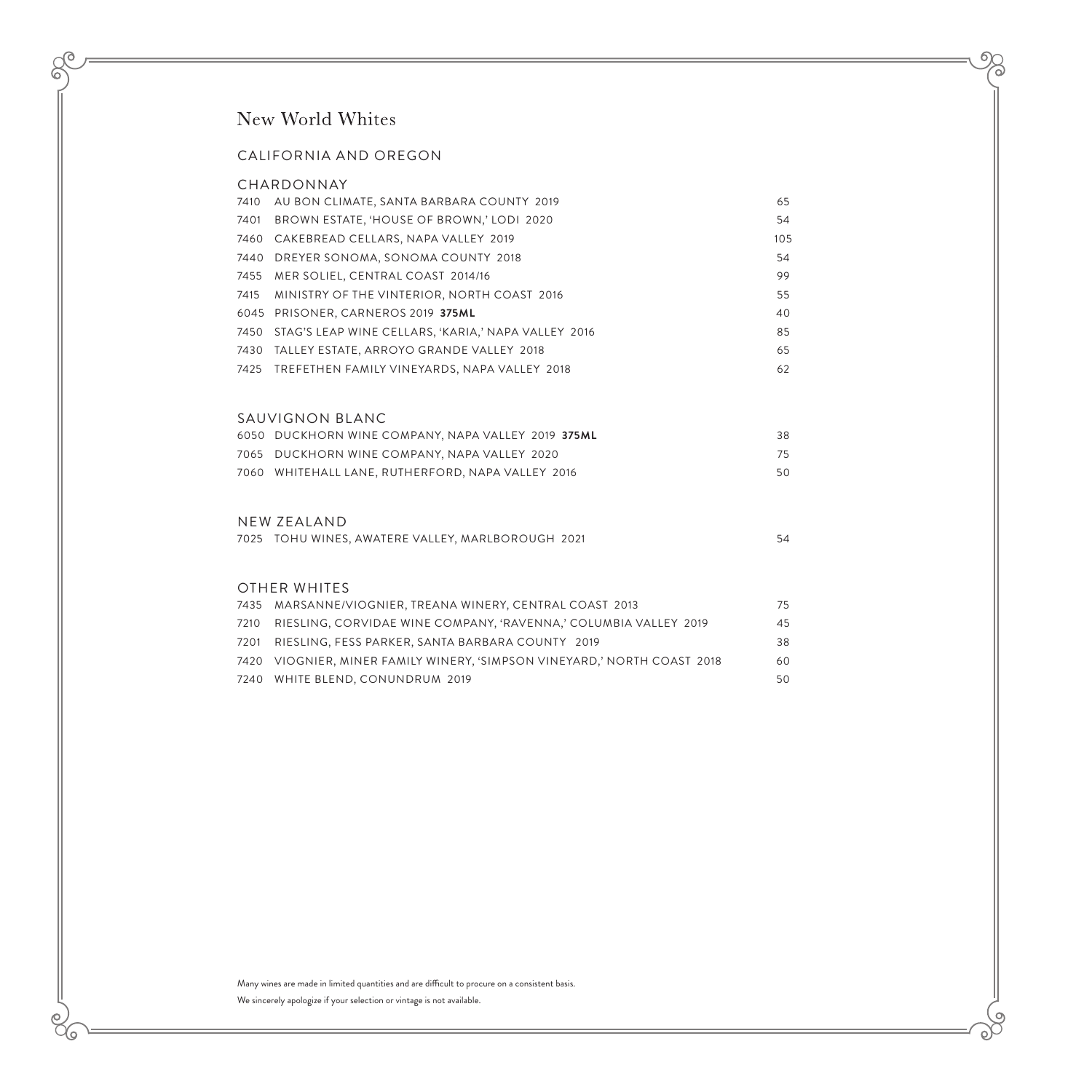# Old World Reds

 $\mathcal{O}$ 

6

86

| <b>ITAIY</b>                                                                                   |           |
|------------------------------------------------------------------------------------------------|-----------|
| <b>TRENTINO-ALTO ADIGE</b><br>8045 PINOT NOIR, WILHELM WALCH, 'PRENDO' 2019                    | 48        |
| <b>VENETO</b>                                                                                  |           |
| VALPOLICELLA<br>8660 RIPASSO CLASSICO SUPERIORE, VENTURINI, 'SEMONTE ALTO' 2019                | 65        |
| AMARONE DELLA VALPOLICELLA<br>8710 CANTINA ZENI, 'BARRIQUES' 2015                              | 150       |
| LOMBARDIA<br>8057 VALTELLINA, ALDO RAINOLDI, 'INFERNO' 2016                                    | 65        |
| PIEDMONT                                                                                       |           |
| ALBA, ASTI AND LANGHE                                                                          |           |
| 8025 BARBERA D'ALBA, FABIO OBERTO 2018                                                         | 58        |
| 8020 DOLCETTO D'ALBA, PAITIN, 'SORI PAITIN' 2017                                               | 52        |
| 8053 DOLCETTO DI DOGLIANI, PODERI DI LUIGI EINAUDI 2013                                        | 67        |
| 8235 NEBBIOLO, G.D. VAJRA 2019                                                                 | 75        |
| 8240 NEBBIOLO, RENATO RATTI, 'OCHIETTI' 2019                                                   | 55        |
| 8220 NEBBIOLO, VILLADORIA, 'BRICCO MAGNO' 2016<br>8290 RED BLEND, GAJA, 'SITO MORESCO' 2013/14 | 48<br>150 |
|                                                                                                |           |
| <b>BARBARESCO</b>                                                                              |           |
| 8250 CANTINA DEL PINO 2013                                                                     | 95        |
| RISERVA, PAITIN, 'SORI PAITIN VECCHI VIGNE' 2010<br>9015                                       | 195       |
| 9070 PELISSERO 1997                                                                            | 275       |
| 8260 PRODUTTORI DEL BARBARESCO 2017                                                            | 105       |
| <b>BAROLO</b>                                                                                  |           |
| 9020 CASCINA LUISIN, 'LÉON' 2008                                                               | 190       |
| 8280<br>CORDERO DI MONTEZEMOLO, 'MONFALLETTO,' LA MORRA 2014                                   | 145       |
| 9007 GAJA, 'DAGROMIS' 2010                                                                     | 200       |
| 8275<br>RIZIERI, LA MORRA 2013/14                                                              | 130       |

Many wines are made in limited quantities and are difficult to procure on a consistent basis. We sincerely apologize if your selection or vintage is not available.

 $\sigma$ 

 $\alpha$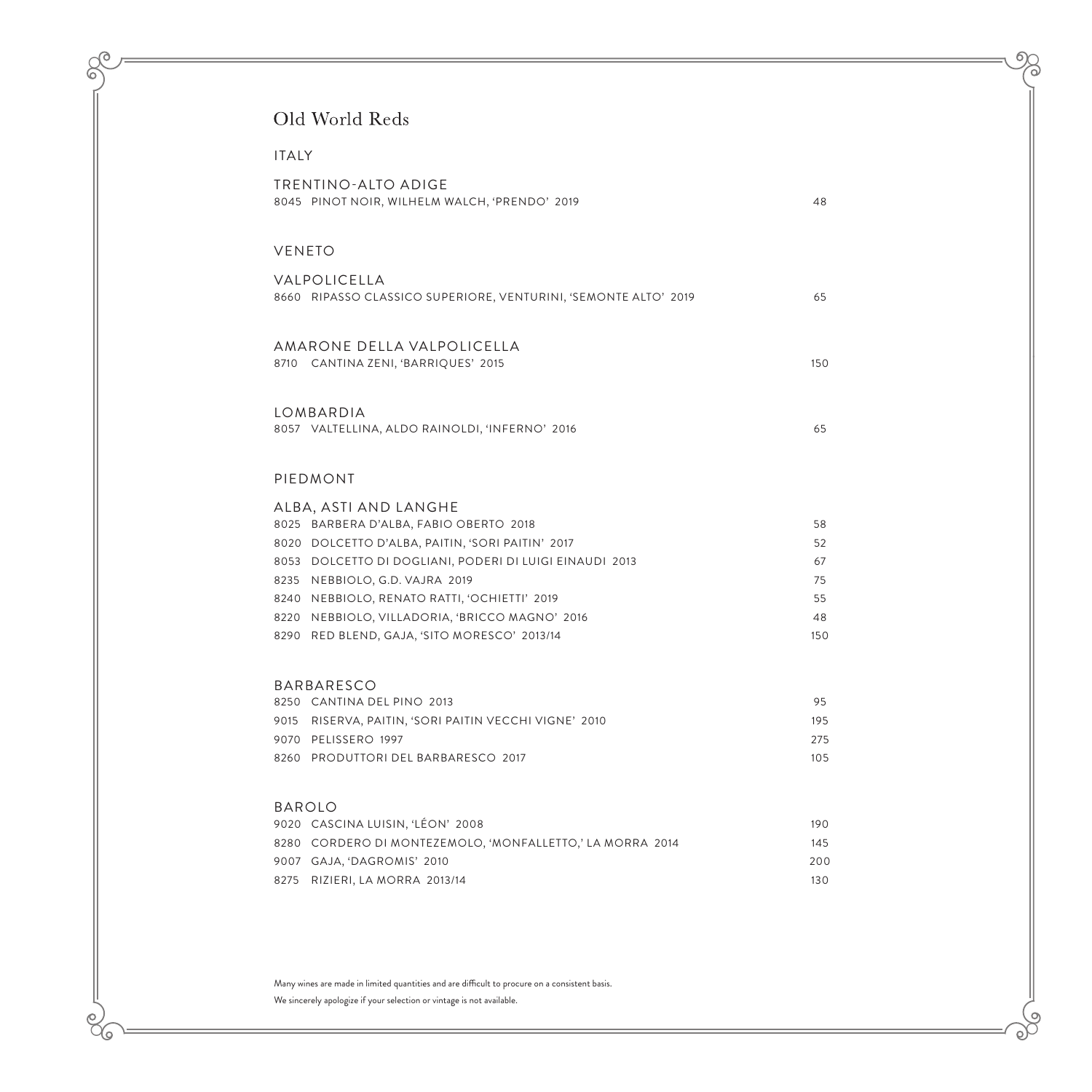$\delta$ 

6

86

| CHIANTI                                                         |     |
|-----------------------------------------------------------------|-----|
| 8042 CLASSICO, CASTELLO DI AMA 2019                             | 82  |
| 6070 CLASSICO, CASTELLARE, TUSCANY 2019 375ML                   | 30  |
| 8230 CLASSICO, BARONE RICASOLI, 'BROLIO' 2016                   | 52  |
| 8215 CLASSICO RISERVA, CASTELLANI, TUSCANY 2016                 | 50  |
| 8265 CLASSICO RISERVA, MARCHESI ANTINORI, 'VILLA ANTINORI' 2018 | 95  |
| 8225 RUFINA RISERVA, FRESCOBALDI, 'NIPOZZANO' 2017              | 70  |
|                                                                 |     |
| TOSCANA ROSSO                                                   |     |
| 8435 ANTONIO SANGUINETI, 'NESSUN DORMA,' TUSCANY 2016           | 45  |
| 8501 CASA BRANCAIA, 'TRE' 2018                                  | 50  |
| 8460 CASANOVA DI NERI, 'IRROSSO' 2018                           | 75  |
| 8090 FATTORIA DI BACCHERETO, 'TERRE A MANO,' CARMIGNANO 2018    | 100 |
| 8530 GRATTAMACCO, BOLGHERI 2019                                 | 80  |
| 6101<br>RUFFINO, 'MODUS' 2015 375ML                             | 42  |
| 8070 SANGIOVESE, CAPARZO 2019                                   | 50  |
| 8510 TENUTA LA BRACCESCA BY ANTINORI, 'BRAMASOLE,' CORTONA 2006 | 95  |
| 9050 TENUTA DI ARCENO, 'VALADORNA' 2008/10                      | 195 |
| 9024 TENUTA DI NOZZILE, 'IL PARETO' 2011                        | 180 |
| 8690 TENUTA SETTE PONTI, 'CROGNOLO' 2015                        | 90  |
| 8545 TENUTE DEL CABREO, 'IL BORGO' 2011                         | 155 |
| 9018 TERRABIANCA, 'CAMPACCIO' 2009                              | 120 |
|                                                                 |     |
|                                                                 |     |
| VINO NOBILE DI MONTEPUI CIANO                                   |     |
| 8030 ANTICO COLLE DE ANDREA FRANGIOSA 2015                      | 58  |
|                                                                 |     |
| ROSSO DI MONTAI CINO                                            |     |
| 8401 TENUTA DI GRACCIANO DELLA SETA 2019                        | 39  |
|                                                                 |     |
|                                                                 |     |
| BRUNELLO DI MONTALCINO                                          |     |
| 8535 ALTESINO 2014/15                                           | 150 |
| 9060 MARCHESI D'FRESCOBALDI, TENUTA CASTELGIOCONDO 2009         | 195 |
| 8525 FATTORIA LA GERLA 2012                                     | 150 |
| 8520 MOCALI 2014/16                                             | 145 |

Many wines are made in limited quantities and are difficult to procure on a consistent basis. We sincerely apologize if your selection or vintage is not available.

 $6\chi$ പ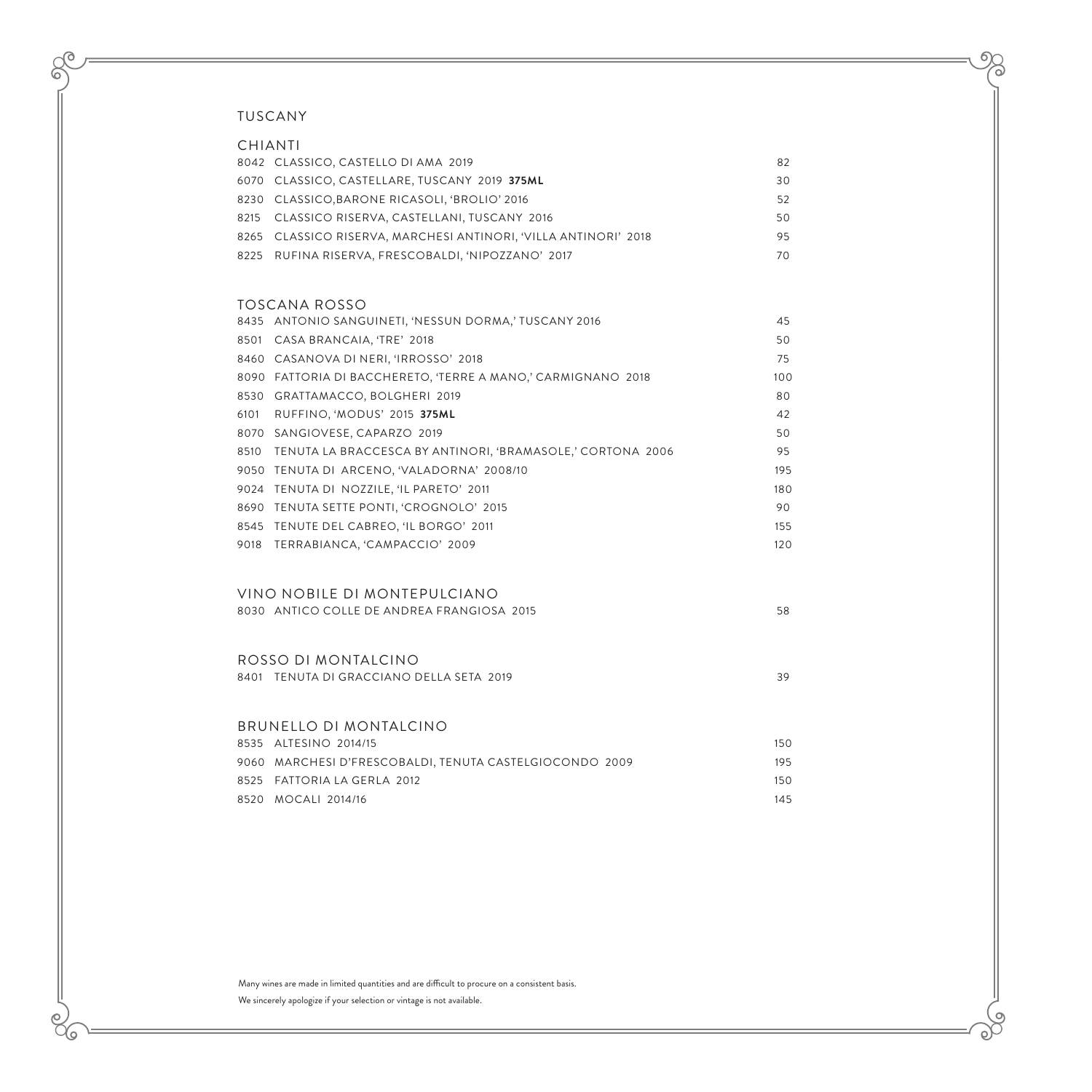$\mathcal{O}$ 

6

 $\overline{e}$  $\alpha$ 

| ABRUZZO       |                                                                                       |     |
|---------------|---------------------------------------------------------------------------------------|-----|
|               | 8450 MONTEPULCIANO D'ABRUZZO, PODERE CASTORANI 2017                                   | 50  |
| 8417          | MONTEPULCIANO D'ABRUZZO, TALAMONTI, 'TRE SAGGI' 2017                                  | 42  |
|               | 8010 MONTEPULCIANO D'ABRUZZO, VALLE REALE 'VIGNETO DI POPOLI' 2020                    | 54  |
|               | 8443 MONTEPULCIANO D'ABRUZZO RISERVA, LA QUERCIA 2014                                 | 62  |
|               | 8437 MONTEPULCIANO D'ABRUZZO RISERVA, CANTINA ZACCAGNINI 2018                         | 57  |
|               | EMILIA ROMAGNA/PUGLIA                                                                 |     |
|               | 8205 NEGROMARO, CANTELE SALICE SALENTINO RISERVA, PUGLIA 2016                         | 45  |
|               | CAMPANIA                                                                              |     |
|               | 8625 AGLIANICO, TERREDORA DI PAOLO 2017                                               | 47  |
|               | <b>BASILICATA</b>                                                                     |     |
|               | 8050 AGLIANICO DEL VULTURE, TOMMASI FAMILY ESTATES,<br>PASTERNOSTER, 'SYNTHESI' 2015  | 50  |
| <b>SICILY</b> |                                                                                       |     |
|               | 8040 ETNA ROSSO, PIETRADOLCE 2019                                                     | 74  |
| 8210          | NERO D'AVOLA, MORGANTE, 'DON ANTONIO' 2015                                            | 102 |
|               | 8405 NERO D'AVOLA, PETRAIO 2019                                                       | 38  |
|               | 8097 NERO D'AVOLA, TENUTA REGALEALI, TASCA CONTI D'ALMERITA,<br>ROSSO DEL CONTE, 2015 | 150 |
| SARDINIA      |                                                                                       |     |
|               | 8021 CANNANOU, ARGIOLAS, 'TURRIGA,' ISOLIA DEI NURAGHI 2016                           | 135 |
|               | 8440 CARIGNANO DEL SULCIS, ARGIOLAS, 'CARDENERA' 2020                                 | 60  |
|               | 8470 RED BLEND, AGRICOLA PUNICA, 'MONTESSU,' ISOLIA DEI NURAGHI 2018                  | 70  |
| FRANCE        |                                                                                       |     |
|               | 8035 MINERVOIS, DOMAINE DU SOMAIL, LANGUEDOC-ROUSSILLON 2020                          | 60  |

Many wines are made in limited quantities and are difficult to procure on a consistent basis. We sincerely apologize if your selection or vintage is not available.

 $\circ$ 

 $\infty$ 

 $6\chi$ 

പ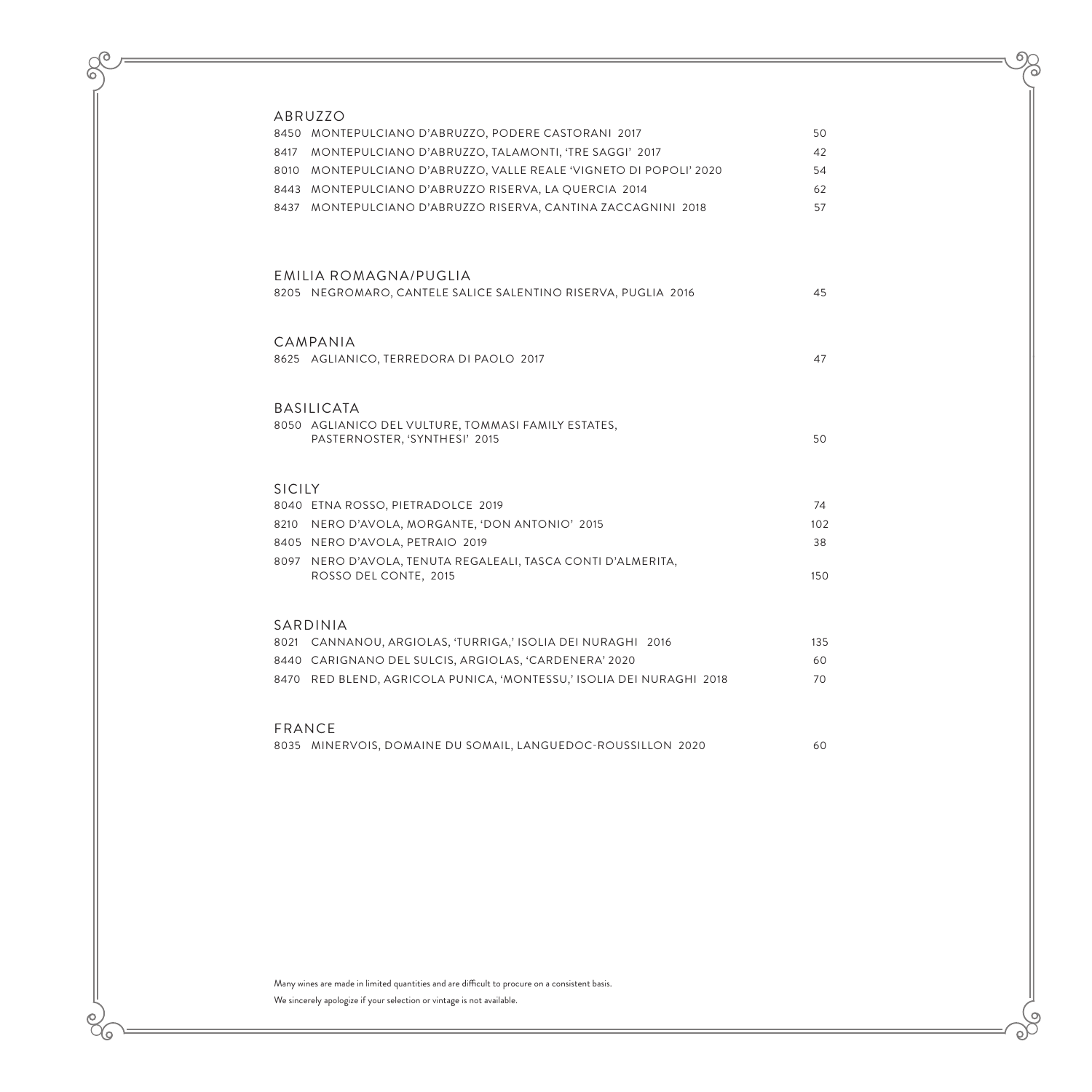## New World Reds

#### CALIFORNIA, OREGON, WASHINGTON

## PINOT NOIR 8015 B-SIDE WINES, NORTH COAST 2018 46 6095 DOMAINE DROUHIN, WILLAMETTE VALLEY 2017 **375ML** 50 8085 DOMAINE SERENE, 'EVENSTAD RESERVE,' WILLAMETTE VALLEY 2014/15 145 8099 FLOWERS, SONOMA COAST 2018 100 8080 REX HILL, WILLAMETTE VALLEY 2018 140 140 9005 SEA SMOKE ESTATE VINEYARD, 'SOUTHING,' STA. RITA HILLS 2018 210 8001 VAN DUZER VINYARDS, WILLAMETTE VALLEY 2018 65 8060 WILLAKENZIE ESTATE, WILLAMETTE VALLEY 2018 110 8005 WILLAMETTE VALLEY VINYARDS, 'WHOLE CLUSTER PINOT NOIR,' WILLAMETTE VALLEY 2021 **55** MERLOT 8410 CHELSEA GOLDSCHMIDT, 'GUIDESTONE RISE,' ALEXANDER VALLEY, SONOMA COUNTY 2019 52 CABERNET SAUVIGNON 8636 AUSTIN HOPE WINERY, PASO ROBLES 2019 110 9035 CAYMUS VINEYARDS, NAPA VALLEY 2018/19 185 8685 DAOU VINEYARDS, PASO ROBLES 2020 65 8465 MICHAEL MONDOVI FAMILY ESTATE, 'EMBLEM,' NAPA VALLEY 2018 70 9023 MT. BRAVE, MOUNT VEEDER, NAPA VALLEY 2013 175 6090 MOUNT VEEDER WINERY, NAPA VALLEY 2018 **375ML** 45 8570 NICKEL & NICKEL, 'QUARRY VINEYARD,' RUTHERFORD, NAPA VALLEY 2015 185 8555 OPOLO, PASO ROBLES 2018 75 9030 O'SHAUGHNESSY ESTATE WINERY, NAPA VALLEY 2018 210 8475 SLIGHT OF HAND CELLARS, 'THE ILLUSIONIST RESERVE,' WALLA WALLA, COLUMBIA VALLEY 2016 125